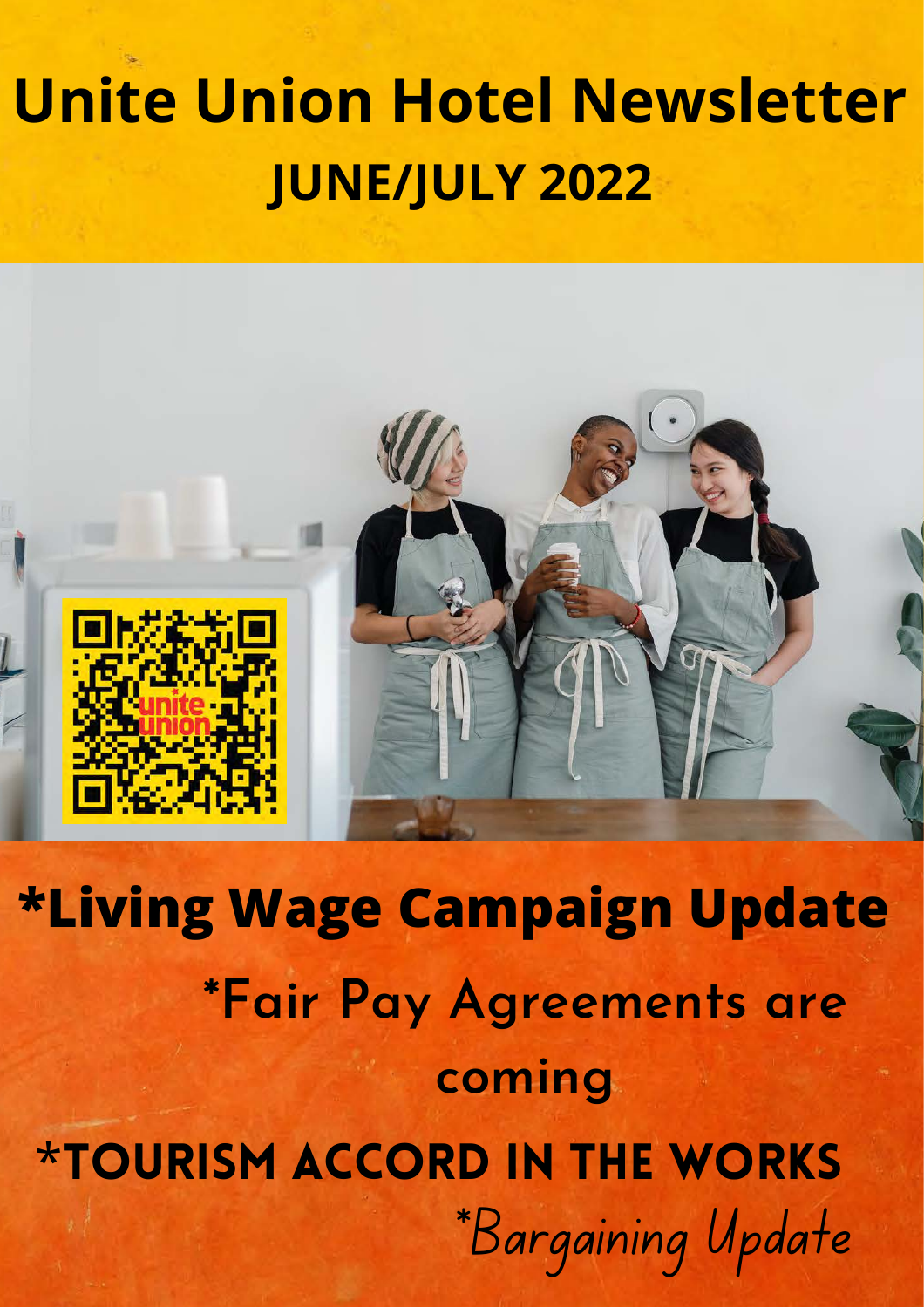# **Living Wage campaign update**

Unite's campaign for Hotel Workers across the country has gone from strength to strength. First MIQ workers won a Living Wage through the Living Wage for MIQ campaign. Unite Union then negotiated with leading hotel brand Accor for a Collective Agreement with a Living Wage of \$22.75 as the minimum rate. Further negotiations are underway with other major hotel Employers indicating they will follow suit.

Unite Unions actions, together with low unemployment and the New Zealand borders in the process of reopening have led to a perfect storm of Hotel operators being desperate for good hospitality staff and pressure from the better employers inside the industry to push up the market rates nationwide. The bottom rates for a Hotel Worker in a Room Attendant or Food and Beverage role in most cities is now between **\$22.75-24.50**.- far above the current minimum wage of **\$21.20.**

The Living Wage concept is seperate to the legal Minimum Wage. It's the hourly wage a worker needs to pay for the necessities of life and participate as an active citizen in the community. It reflects the basic expenses of workers and their families such as food, transportation, housing and childcare, and is calculated independently each year by the New Zealand Family Centre Social Policy Unit. (livingwage.org.nz)



Unite continues to chase up those few employers who have yet to agree to paying their workers a wage they can actually live on. Those who lag behind should not be surprised to see their staff walk into a higher-paying job in nearby hotels. Workers can support the campaign by becoming a member of Unite Union, and encouraging your workmates to join us.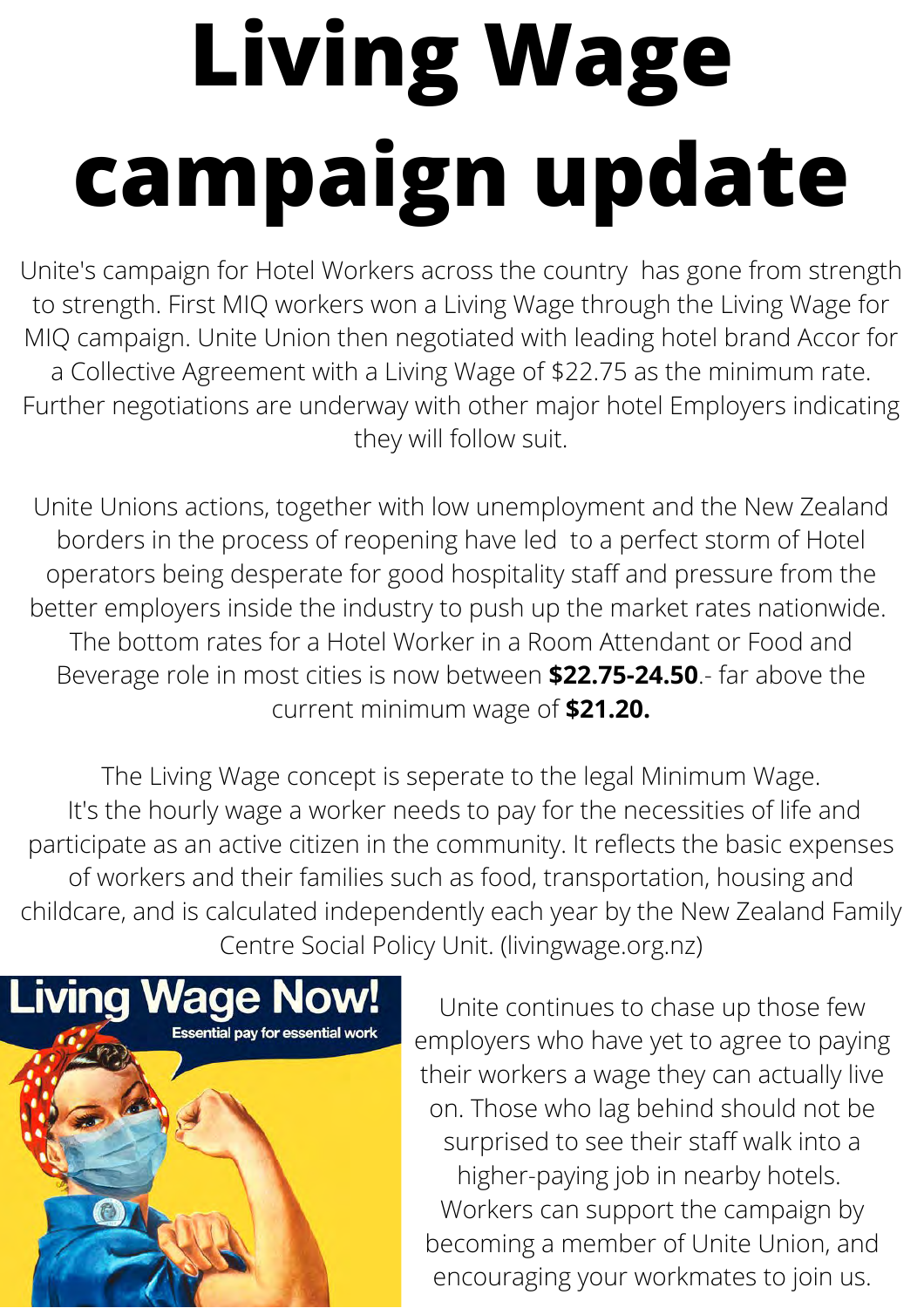## **Industry News**

### Unite working on Tourism Accord and Fair Pay Agreements

Unite Union is a key player in ensuring the future of tourism and hospitality sector recovery is successful for both Employers and Workers.

The approach is two-fold, with a voluntary Accord currently under discussion plus Fair Pay Agreements coming into legislation late 2022.

Unite National Secretary John Crocker attended the Tourism Workforce Wānanga earlier this year where one of the four main outputs was the concept of a Tourism & Hospitality Accord.

The concept is that employers would sign on to a guarantee to treat workers well - the hospitality industry has endemic problems with breaching minimum standards. This would signal to workers and consumers (and the government) who the good employers are. This concept was presented to the Tourism Industry Transformation Plan and work continues on the project with hopes that it would be finalised in the coming months.

With the good Employers in the industry agreeing on standards, Unite expects this will progress well towards a fair pay agreement for when they come into law.

Rest assured all workers in the Hotel industry can look forward to better wages and conditions on the conclusion of these projects.